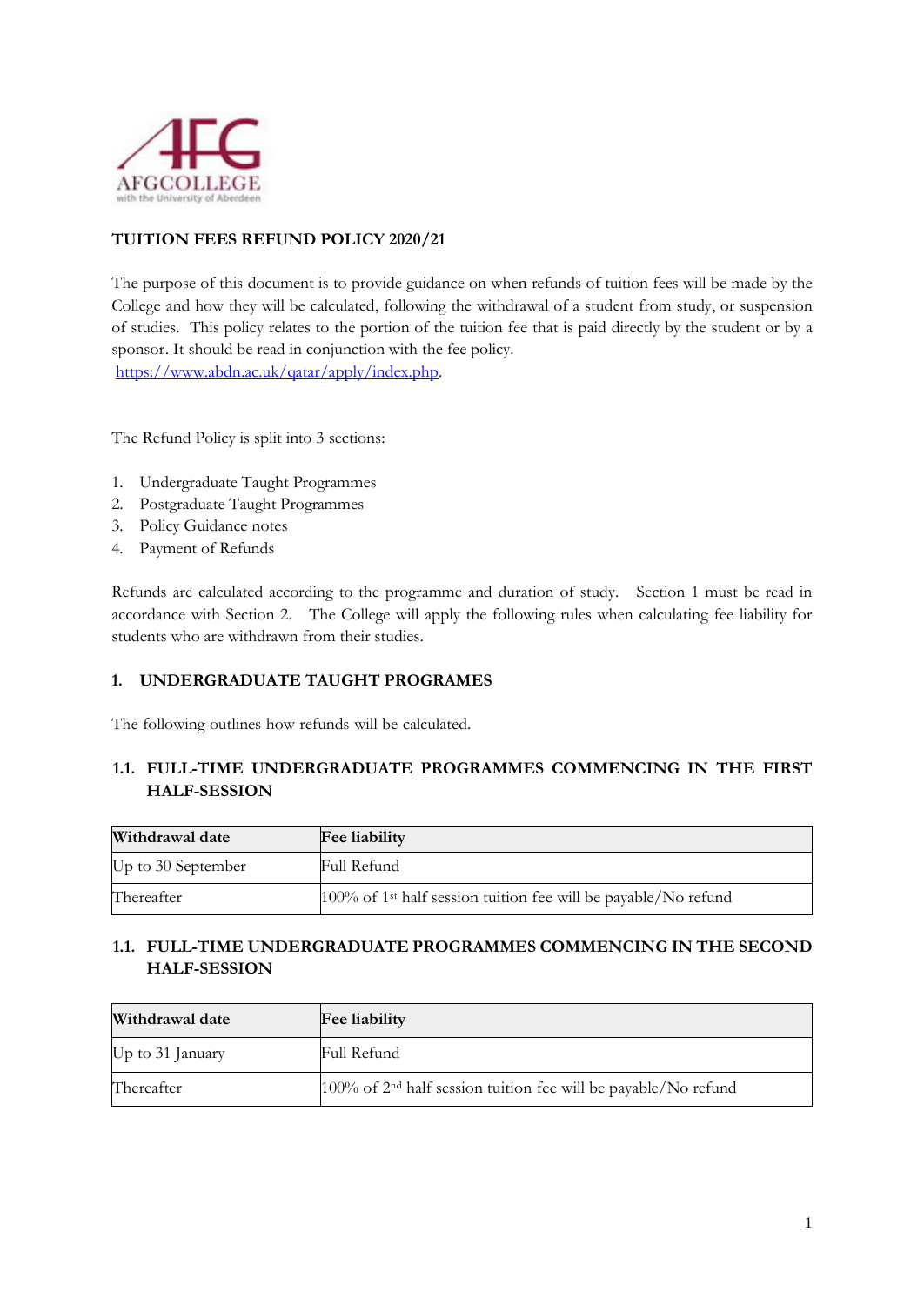## **2. POSTGRADUATE TAUGHT PROGRAMES**

The following outlines how refunds will be calculated.

# **2.1. FULL-TIME POSTGRADUATE PROGRAMMES COMMENCING IN THE FIRST HALF SESSION**

| Withdrawal date  | <b>Fee liability</b>                                     |
|------------------|----------------------------------------------------------|
| Up to 31 October | Full Refund                                              |
| Thereafter       | 100% of first half tuition fee will be payable/No refund |

#### **1.2. FULL-TIME POSTGRADUATE PROGRAMMES COMMENCING IN THE SECOND HALF-SESSION**

| Withdrawal date  | <b>Fee liability</b>                                      |
|------------------|-----------------------------------------------------------|
| Up to 31 January | Full Refund                                               |
| Thereafter       | 100% of second half tuition fee will be payable/No refund |